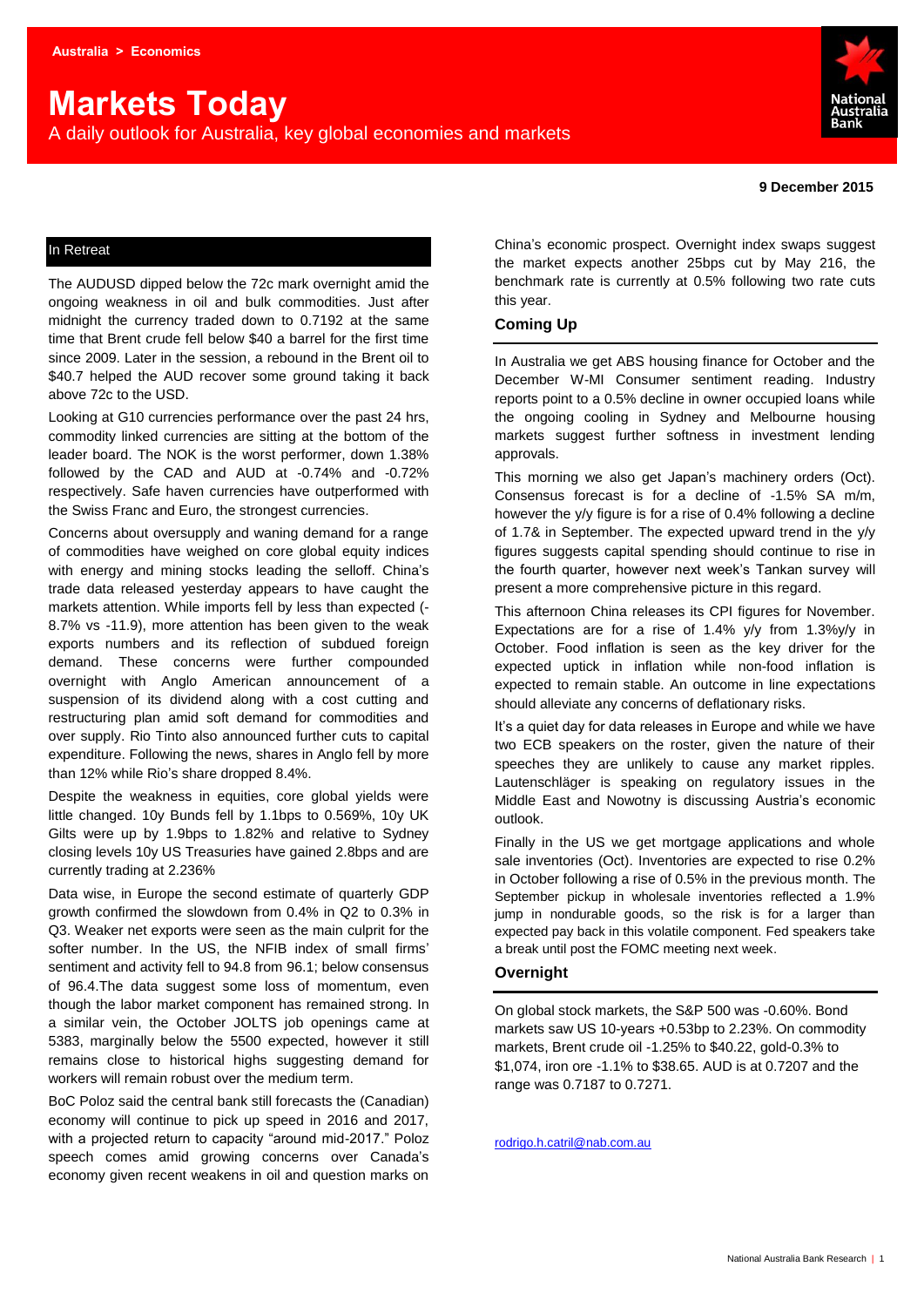





| <b>Foreign Exchange</b>      |                       |        |                                |                                |                   |          |         | <b>Equities</b> |                      |                  |                          | Commodities* |                                   |         |         |
|------------------------------|-----------------------|--------|--------------------------------|--------------------------------|-------------------|----------|---------|-----------------|----------------------|------------------|--------------------------|--------------|-----------------------------------|---------|---------|
|                              |                       |        | Indicative 24hr<br>ranges (**) |                                |                   | Other FX |         |                 | <b>Major Indices</b> |                  |                          |              |                                   | Last    | $%$ day |
|                              | Last                  | % chge | Low                            | High                           |                   | Last     | % chge  |                 |                      | Last             | % day                    | % y/y        | Oil (Brent)                       | 40.22   | $-1.3$  |
| <b>AUD</b>                   | 0.7206                | $-0.8$ | 0.7187                         | 0.7271                         | <b>HKD</b>        | 7.7509   | 0.0     |                 | Dow                  | 17.586           | $-0.8$                   | $-1.5$       | Oil (WTI)                         | 37.58   | $-0.2$  |
| <b>NZD</b>                   | 0.6632                | $-0.2$ | 0.6612                         | 0.6658                         | <b>CNY</b>        | 6.4179   | 0.2     |                 | S&P 500              | 2,065            | $-0.6$                   | 0.2          | Oil (Tapis)                       | 41.24   | $-3.3$  |
| <b>EUR</b>                   | 1.0894                | 0.5    | 1.0830                         | 1.0903                         | SGD               | 1.4090   | 0.2     |                 | Nasdag               | 5.102            | 0.0                      | 7.6          | Gold                              | 1073.70 | $-0.3$  |
| <b>GBP</b>                   | 1.5001                | $-0.4$ | 1.4957                         | 1.5061                         | <b>IDR</b>        | 13.893   | 0.2     |                 | <b>FTSE</b>          | 6.135            | $-1.4$                   | $-8.0$       | <b>CRB</b>                        | 177.39  | $-0.7$  |
| <b>JPY</b>                   | 123.00                | $-0.3$ | 122.72                         | 123.40                         | <b>THB</b>        | 35.94    | 0.1     |                 | <b>DAX</b>           | 10.674           | $-2.0$                   | 6.6          | <b>GS Metals</b>                  | 245.6   | $-1.5$  |
| CAD                          | 1.3587                | 0.7    | 1.3497                         | 1.3622                         | <b>KRW</b>        | 1.179    | 0.9     |                 | CAC <sub>40</sub>    | 4.682            | $-0.9$                   | 7.0          | Aluminium                         | 1481    | $-1.9$  |
| AUD/EUR                      | 0.6616                | $-1.4$ |                                |                                | <b>TWD</b>        | 32.81    | 0.2     |                 | Nikkei               | 19.493           | $-1.0$                   | 9.4          | Copper                            | 4557    | $-1.2$  |
| AUD/JPY                      | 88.66                 | $-1.1$ |                                |                                | PHP               | 47.14    | 0.1     |                 | Shanghai             | 3,470            | $-1.9$                   | 21.5         | <b>Nickel</b>                     | 8726    | $-2.5$  |
| AUD/GBP                      | 0.4804                | $-0.5$ |                                |                                | <b>CHF</b>        | 0.99     | $-0.8$  |                 | Hang Seng            | 21,905           | $-1.3$                   | $-6.7$       | Zinc                              | 1515    | $-1.4$  |
| AUD/NZD                      | 1.0865                | $-0.7$ |                                |                                | <b>SEK</b>        | 8.51     | $-0.4$  |                 | ASX 200              | 5,109            | $-0.9$                   | $-3.3$       | Ch. steel                         | 1660    | 0.3     |
|                              |                       |        |                                |                                |                   |          |         |                 |                      |                  |                          |              | Iron ore                          | 38.7    | $-1.1$  |
|                              |                       |        |                                |                                |                   |          |         |                 |                      |                  |                          |              | Coal                              | 52.5    | $-0.4$  |
|                              | <b>Interest Rates</b> |        |                                |                                |                   |          |         |                 |                      |                  | <b>Overnight Futures</b> |              | Wheat Chic.                       | 481.5   | $-0.3$  |
| <b>Indicative Swap Rates</b> |                       |        |                                | <b>Benchmark 10 Year Bonds</b> |                   |          |         |                 |                      |                  | Sugar                    | 15.00        | $-2.0$                            |         |         |
|                              | Cash                  | 3mth   | 2Yr                            | 10Yr                           |                   | Last     | chge    | Sprd            |                      |                  | Last                     | Chge         | Cotton                            | 62.27   | $-0.2$  |
| <b>USD</b>                   | 0.25                  | 0.48   | 1.06                           | 2.13                           | <b>USD 10</b>     | 2.23     | 0.01    |                 |                      | <b>Australia</b> |                          |              | Coffee                            | 125.2   | $-0.7$  |
| <b>AUD</b>                   | 2.00                  | 2.30   | 2.17                           | 3.00                           | <b>AUD 10</b>     | 2.84     | $-0.12$ | 0.60            |                      | 3 mth bill       | 97.71                    | $-0.01$      |                                   |         |         |
| <b>NZD</b>                   | 2.75                  | 2.81   | 2.72                           | 3.60                           | NZD <sub>10</sub> | 3.53     | 0.00    | 1.30            |                      | 3 Yr bond        | 97.875                   | 0.00         | CO <sub>2</sub> Emissions - Euros |         |         |
| <b>EUR</b>                   | 0.05                  | 0.06   | $-0.05$                        | 0.90                           | CAD <sub>10</sub> | 1.51     | $-0.01$ | $-0.72$         |                      | 10 Yr bond 97.12 |                          | 0.02         |                                   | Last    | % day   |
| <b>GBP</b>                   | 0.50                  | 0.58   | 0.99                           | 1.87                           | <b>EUR 10</b>     | 0.57     | $-0.01$ | $-1.66$         |                      | $3/10$ sprd      | 0.75                     | $-0.03$      | Jun-2015                          | 8.43    | 0.0     |
| <b>JPY</b>                   | 0.10                  | 0.08   | 0.10                           | 0.44                           | <b>GBP 10</b>     | 1.82     | 0.02    | $-0.41$         |                      | SPI              | $-24.0$                  | $-0.5$       | Dec-2015                          | 8.41    | 0.0     |
| CAD                          | 0.50                  | 1.17   | 0.85                           | 1.89                           | <b>JPY 10</b>     | 0.32     | $-0.01$ | $-1.91$         |                      |                  |                          |              | Dec-2016                          | 8.49    | 0.1     |

Please note the high/low FX rates are only an indication. Please refer to your National Dealer for confirmation.

\* All near futures contracts, except CRB. GS Metals is Goldman Sachs industrial metals index. Metals prices are CME. Emissions: ICE Dec contracts, Euros

\*\* These are indicative ranges over the past 24 hours; please confirm rates with your NAB dealer

Last is around 6:30am Sydney

Source: Bloomberg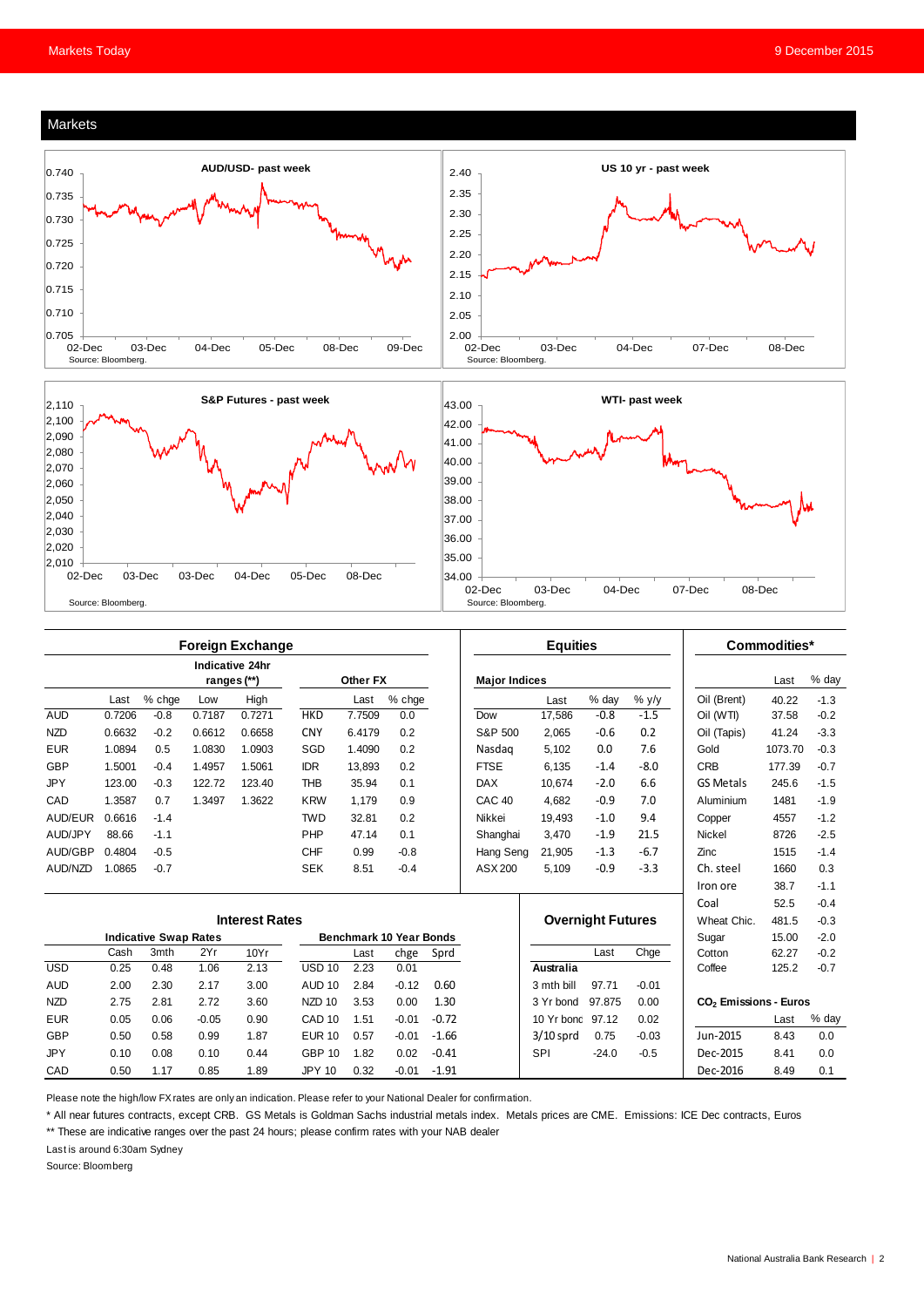|  | Calendar |  |
|--|----------|--|

| Calendar                                                 |                                                                                    |                   |                 |                  |        |                          |                |                |
|----------------------------------------------------------|------------------------------------------------------------------------------------|-------------------|-----------------|------------------|--------|--------------------------|----------------|----------------|
|                                                          | <b>Country Economic Indicator</b>                                                  | Period            | Forecast        | <b>Consensus</b> | Actual | <b>Previous</b>          | <b>GMT</b>     | <b>AEDT</b>    |
|                                                          | Wednesday, 9 December 2015                                                         |                   |                 |                  |        |                          |                |                |
| <b>AU</b>                                                | <b>Westpac Consumer Conf Index/MoM</b>                                             | <b>Dec</b>        |                 |                  |        | 101.7/3.9                | 23.30          | 10.30          |
| JN<br>AU                                                 | Machine Orders MoM/YoY<br>Home Loans/Investment Lending MoM                        | Oct<br>Oct        | $-0.5$          | $-1.5$<br>$-1$   |        | $7.5/-1.7$<br>$2/-8.5$   | 23.50<br>0.30  | 10.50<br>11.30 |
| CН                                                       | CPI/PPI YoY                                                                        | Nov               |                 | $1.4/-6$         |        | $1.3/-5.9$               | 1.30           | 12.30          |
| EС                                                       | ECB's Lautenschlaeger speaks in Abu Dhabi                                          |                   |                 |                  |        |                          | 6.00           | 17.00          |
| JN                                                       | Machine Tool Orders YoY                                                            | Nov <sub>P</sub>  |                 |                  |        | $-22.9$                  | 6.00           | 17.00          |
| GЕ<br>GЕ                                                 | <b>Current Account Balance</b><br>Labor Costs SA QoQ/YoY                           | Oct<br>3Q         |                 | 23.7             |        | 25.1<br>0.9/3.1          | 7.00<br>7.00   | 18.00<br>18.00 |
| EC                                                       | ECB's Nowotny presents Austrian Economic Outlook                                   |                   |                 |                  |        |                          | 9.00           | 20.00          |
| US                                                       | Wholesale Inventories MoM                                                          | Oct               |                 | 0.2              |        | 0.5                      | 15.00          | 2.00           |
| <b>NZ</b>                                                | Thursday, 10 December 2015<br><b>RBNZ Official Cash Rate</b>                       |                   | 2.5             | 2.5              |        | 2.75                     | 20.00          | 7.00           |
| NZ                                                       | Card Spending Retail MoM                                                           | Nov               | 0.3             | 0.4              |        | 0                        | 21.45          | 8.45           |
| AU                                                       | <b>Consumer Inflation Expectation</b>                                              | Dec               |                 |                  |        | 3.5                      | 0.00           | 11.00          |
| UK<br><b>AU</b>                                          | RICS House Price Balance<br><b>Employment Change/Unemployment</b>                  | Nov<br><b>Nov</b> | $-17/6$         | 47.5<br>$-10/6$  |        | 49<br>58.6/5.9           | 0.10<br>0.30   | 11.10<br>11.30 |
| AU                                                       | <b>Participation Rate</b>                                                          | Nov               | 65              | 65               |        | 65                       | 0.30           | 11.30          |
| CН                                                       | New Yuan Loans/Agg Financing CNY (10-15 Dec release)                               | Nov               |                 | 735/970          |        | 513.6/476.7              | 8.01           | 19.01          |
| UK                                                       | <b>Trade Balance</b>                                                               | Oct               |                 | $-1800$          |        | $-1353$                  | 9.30           | 20.30          |
| EС<br>UK                                                 | ECB's Coeure speaks in Brussels<br>BoE Bank Rate/ Asset Purchase Target            |                   |                 | 0.5/375          |        | 0.5/375                  | 11.30<br>12.00 | 22.30<br>23.00 |
| СA                                                       | Capacity Utilization Rate                                                          | 3Q                |                 | 82               |        | 81.3                     | 13.30          | 0.30           |
| СA                                                       | New Housing Price Index MoM/YoY                                                    | Oct               |                 | 0.1              |        | 0.1/1.3                  | 13.30          | 0.30           |
| US                                                       | Import Price Index MoM                                                             | Nov               |                 | $-0.8/-9.6$      |        | $-0.5/-10.5$             | 13.30          | 0.30           |
| US<br>EC                                                 | Initial Jobless Claims<br>Bundesbank Weidmann speaks in Lisbon                     | $Dec-05$          |                 | 269.5            |        | 269                      | 13.30<br>18.00 | 0.30<br>5.00   |
| US                                                       | Monthly Budget Statement                                                           | Nov               |                 | $-68$            |        | $-136.5$                 | 19.00          | 6.00           |
| Friday,                                                  | 11 December 2015                                                                   |                   |                 |                  |        |                          |                |                |
| NZ<br>NZ                                                 | BusinessNZ Manufacturing PMI<br><b>Food Prices MoM</b>                             | Nov<br>Nov        | 0.1             |                  |        | 53.3<br>$-1.2$           | 21.30<br>21.45 | 8.30<br>8.45   |
| NZ                                                       | ANZ Consumer Confidence Index/MoM                                                  | Dec               |                 |                  |        | 122.7/6.8                | 0.00           | 11.00          |
| NZ                                                       | Non Resident Bond Holdings                                                         | Nov               |                 |                  |        | 68.8                     | 2.00           | 13.00          |
| GE                                                       | CPI MoM/YoY                                                                        | Nov <sub>F</sub>  |                 | 0.1/0.4          |        | 0.1/0.4                  | 7.00           | 18.00          |
| UK<br>US                                                 | BoE/GfK Inflation Next 12 Mths<br>Retail Sales Advance/Ex autos and gas MoM        | Nov<br>Nov        |                 | 0.3/0.4          |        | 2<br>0.1/0.3             | 9.30<br>13.30  | 20.30<br>0.30  |
| US                                                       | PPI Final Demand MoM                                                               | Nov               |                 | 0                |        | $-0.4$                   | 13.30          | 0.30           |
| US                                                       | <b>Business Inventories</b>                                                        | Oct               |                 | 0.1              |        | 0.3                      | 15.00          | 2.00           |
| US                                                       | U. of Mich. Sentiment/5-10 yr inflation expectations<br>Saturday, 12 December 2015 | Dec P             |                 | 92               |        | 91.3/2.6                 | 15.00          | 2.00           |
| CH                                                       | <b>Retail Sales YoY</b>                                                            | <b>Nov</b>        |                 | 11.1             |        | 11                       | 5.30           | 16.30          |
| <b>CH</b>                                                | <b>Industrial Production YoY</b>                                                   | <b>Nov</b>        |                 | 5.7              |        | 5.6                      | 5.30           | 16.30          |
| <b>CH</b>                                                | <b>Fixed Assets Ex Rural YTD YoY</b><br>Monday, 14 December 2015                   | <b>Nov</b>        |                 | 10.1             |        | 10.2                     | 5.30           | 16.30          |
| NZ                                                       | Performance Services Index                                                         | Nov               |                 |                  |        | 56.2                     | 21.30          | 8.30           |
| JN                                                       | Tankan Manuf Survey                                                                | 4Q                |                 | 12               |        | 12                       | 23.50          | 10.50          |
| AU                                                       | <b>Credit Card Purchases</b>                                                       | Oct               |                 |                  |        | 24.79                    | 0.30           | 11.30          |
| AU<br>JN                                                 | <b>Credit Card Balances</b><br>Tokyo Condominium Sales YoY                         | Oct<br>Nov        |                 |                  |        | 50.76<br>$-6.5$          | 0.30<br>4.00   | 11.30<br>15.00 |
| JN                                                       | Industrial Production MoM/ YoY                                                     | Oct F             |                 |                  |        | 1.4                      | 4.30           | 15.30          |
| JN                                                       | Capacity Utilization MoM                                                           | Oct               |                 |                  |        | 1.46                     | 4.30           | 15.30          |
| JN<br>EC                                                 | Tertiary Industry Index MoM<br>Industrial Production SA MoM/YoY                    | Oct<br>Oct        |                 |                  |        | $-0.4$<br>$-0.3$         | 4.30<br>10.00  | 15.30<br>21.00 |
| UK                                                       | <b>CBI Reported Sales</b>                                                          | Dec               |                 |                  |        | $\overline{7}$           | 11.00          | 22.00          |
| GE                                                       | Wholesale Price Index MoM/ YoY                                                     | Nov               |                 |                  |        | $-0.4$                   |                |                |
| AU                                                       | Tuesday, 15 December 2015<br>ANZ Roy Morgan Weekly Consumer Confidence Index       | $Dec-13$          |                 |                  |        | 112.8                    | 22.30          | 9.30           |
| AU                                                       | RBA Dec. Meeting Minutes                                                           |                   |                 |                  |        |                          |                |                |
| AU                                                       | House Price Index QoQ/ YoY                                                         | 3Q                |                 |                  |        | 4.7                      | 0.30           | 11.30          |
| AU                                                       | New Motor Vehicle Sales MoM/YoY                                                    | Nov               |                 |                  |        | $-3.6$                   | 0.30           | 11.30          |
| UK<br>UK                                                 | CPI MoM/YoY<br>Retail Price Index                                                  | Nov<br>Nov        |                 |                  |        | 0.1<br>259.5             | 9.30<br>9.30   | 20.30<br>20.30 |
| UK                                                       | RPI MoM/ Yoy                                                                       | Nov               |                 |                  |        | 0                        | 9.30           | 20.30          |
| UK                                                       | PPI Input NSA MoM/ YoY                                                             | Nov               |                 |                  |        | 0.2                      | 9.30           | 20.30          |
| UK<br>EС                                                 | PPI Output NSA MoM/ Yoy<br>Employment QoQ/ YoY                                     | Nov<br>3Q         |                 |                  |        | 0<br>0.3                 | 9.30<br>10.00  | 20.30<br>21.00 |
| GE                                                       | <b>ZEW Survey Current Situation</b>                                                | Dec               |                 |                  |        | 54.4                     | 10.00          | 21.00          |
| СA                                                       | Manufacturing Sales MoM                                                            | Oct               |                 |                  |        | $-1.5$                   | 13.30          | 0.30           |
| US                                                       | <b>Empire Manufacturing</b>                                                        | Dec               |                 | $-5.25$          |        | $-10.74$                 | 13.30          | 0.30           |
| US<br>US                                                 | CPI MoM/YoY<br>Real Avg Weekly Earnings YoY                                        | Nov<br>Nov        |                 | 0                |        | 0.2<br>2.1               | 13.30<br>13.30 | 0.30<br>0.30   |
| СA                                                       | Existing Home Sales MoM                                                            | Nov               |                 |                  |        | 1.8                      | 14.00          | 1.00           |
| US                                                       | NAHB Housing Market Index                                                          | Dec               |                 | 63               |        | 62                       | 15.00          | 2.00           |
| СA<br>US                                                 | Bank of Canada - Financial System Review<br><b>TIC Flows Data</b>                  | Oct               |                 |                  |        | $-175.1$                 | 21.00          | 8.00           |
| <b>Upcoming Central Bank Interest Rate Announcements</b> |                                                                                    |                   |                 |                  |        |                          |                |                |
|                                                          | New Zealand, RBNZ                                                                  | 10-Dec            | 2.50%           | 2.50%            |        | 2.75%                    |                |                |
| UK BOE                                                   |                                                                                    | 10-Dec            |                 |                  |        | 0.50%                    |                |                |
|                                                          | <b>US Federal Reserve</b>                                                          | 16-Dec            |                 |                  |        | $0 - 0.25%$              |                |                |
| Japan, BoJ<br>Canada, BoC                                |                                                                                    | 18-Dec<br>20-Jan  | $0.0\% - 0.1\%$ | $0.0\% - 0.1\%$  |        | $0.0\% - 0.1\%$<br>0.50% |                |                |
| Europe ECB                                               |                                                                                    | 21-Jan            |                 |                  |        | 0.05%                    |                |                |
| Australia, RBA                                           |                                                                                    | 2-Feb             | 2.00%           | 2.00%            |        | 2.00%                    |                |                |

**GMT: Greenwich Mean Time; AEDT: Australian Eastern Daylight Saving Time**